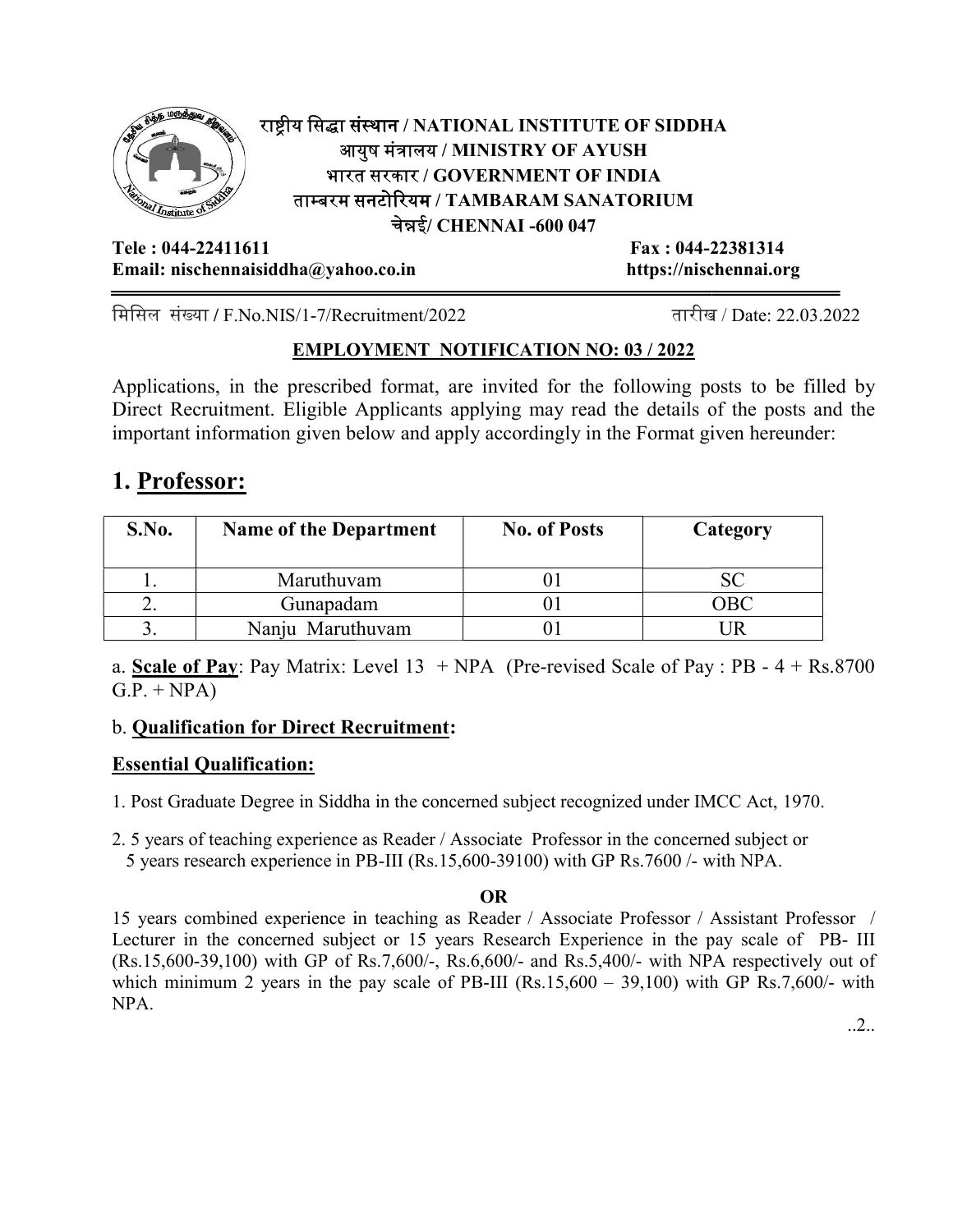3. Minimum five research publications indexed in index medicus or National journals.

### c. Maximum Age Limit:

Not exceeding 55 years as on the closing date for receipt of application (relaxable upto 5 years for candidates belonging to SC/ST/OBC community and Govt. / Autonomous body employees in accordance with order issued by the central govt. from time to time) (relaxable upto 2 years in case of internal candidates).

## 2. Assistant Professor:

| S.No. | <b>Name of the Department</b> | <b>No. of Posts</b> | Category   |
|-------|-------------------------------|---------------------|------------|
|       | Sirappu Maruthuvam            | 01                  | EWS        |
| 2.    | Kuzhandhai Maruthuvam         | 01                  | <b>OBC</b> |
| 3.    | Noi Naadal                    | 01                  | <b>UR</b>  |
| 4.    | Gunapadam                     | 01                  | <b>UR</b>  |

a. Scale of Pay: Pay Matrix: Level  $10 + NPA$  (Pre-revised Scale of Pay : PB – 3 + Rs.5400 G.P.+ NPA)

## b. Qualification for Direct Recruitment:

## Essential Qualification:

1) PG Degree in Siddha in the concerned subject included recognized under IMCC Act,1970.

#### Desirable:

1.Publication and experience in Research

2.Working knowledge of Computers

c.Maximum Age Limit: Not exceeding 40 years as on the closing date of receipt of application. The upper age limit is relaxable to candidates belonging to SC/ST/OBC/Women in accordance with orders issued by the Central Govt. from time to time.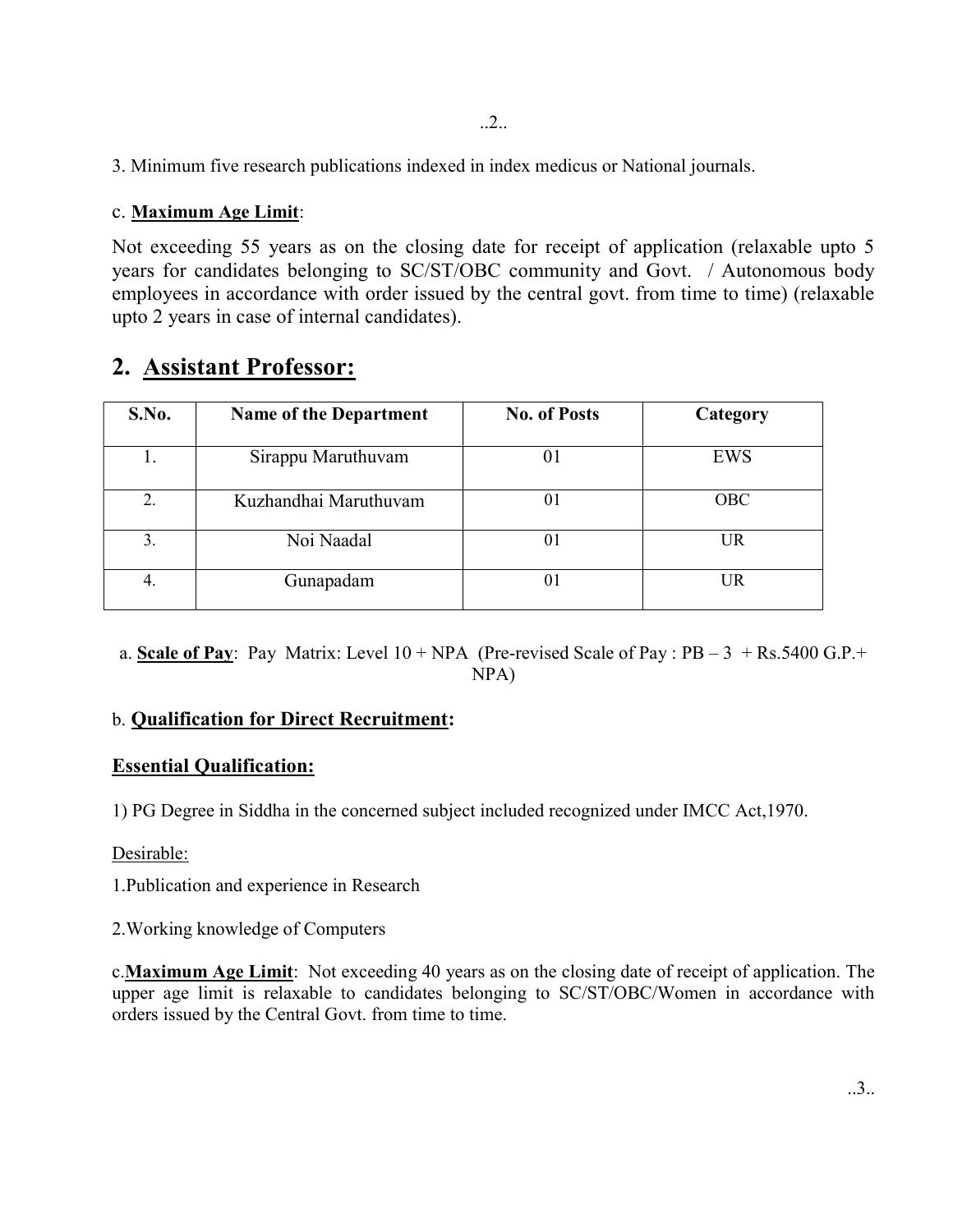#### IMPORTANT INFORMATION AND INSTRUCTIONS

- 1. The candidate must be a citizen of India.
- 2. The Caste / EWS Certificate should be in the manner and Form prescribed by the Govt. of India.
- 3. Self-Attested Photocopies of Proof of Date of Birth, Caste / EWS, Educational Qualification, Experience etc., must be enclosed with the Application failing which the application will be summarily rejected.
- 4. The details of all Research Publications (Indexed in index medicus, international / national journals, peer-reviewed etc.,) for the Teaching Posts should be clearly mentioned in a separate sheet of paper with proof. Please also attach copies of Certificates of Conferences / Seminars / Workshops / paper with proof. Please also attach copies of certificates of Conferences/ Seminars / Workshops / CMEs/ ROTPs attended, Key Note / Lead Speeches delivered, Participation as Resource Person, etc.,
- 5. One Passport Size Photo. The Photo should be Self-Attested by the candidate after pasting the same. Photo should be pasted at the Upper Right Hand Corner of the Application Form in the space provided for the same.
- 6. A copy of the same Photo (without Attestation) should be attached with the Application form for official use.
- 7. The Address for communication should be clearly and legibly written in CAPITAL LETTERS with PIN CODE, E-MAIL, MOBILE NO. etc.,
- 8. The Upper Age Limit prescribed for the posts shall be relaxed by 5 years in the case of Applicants belonging to SC, ST, 3 years for OBC, 10 years for Physically Handicapped and for Ex-Servicemen as per provisions laid down by Govt. of India.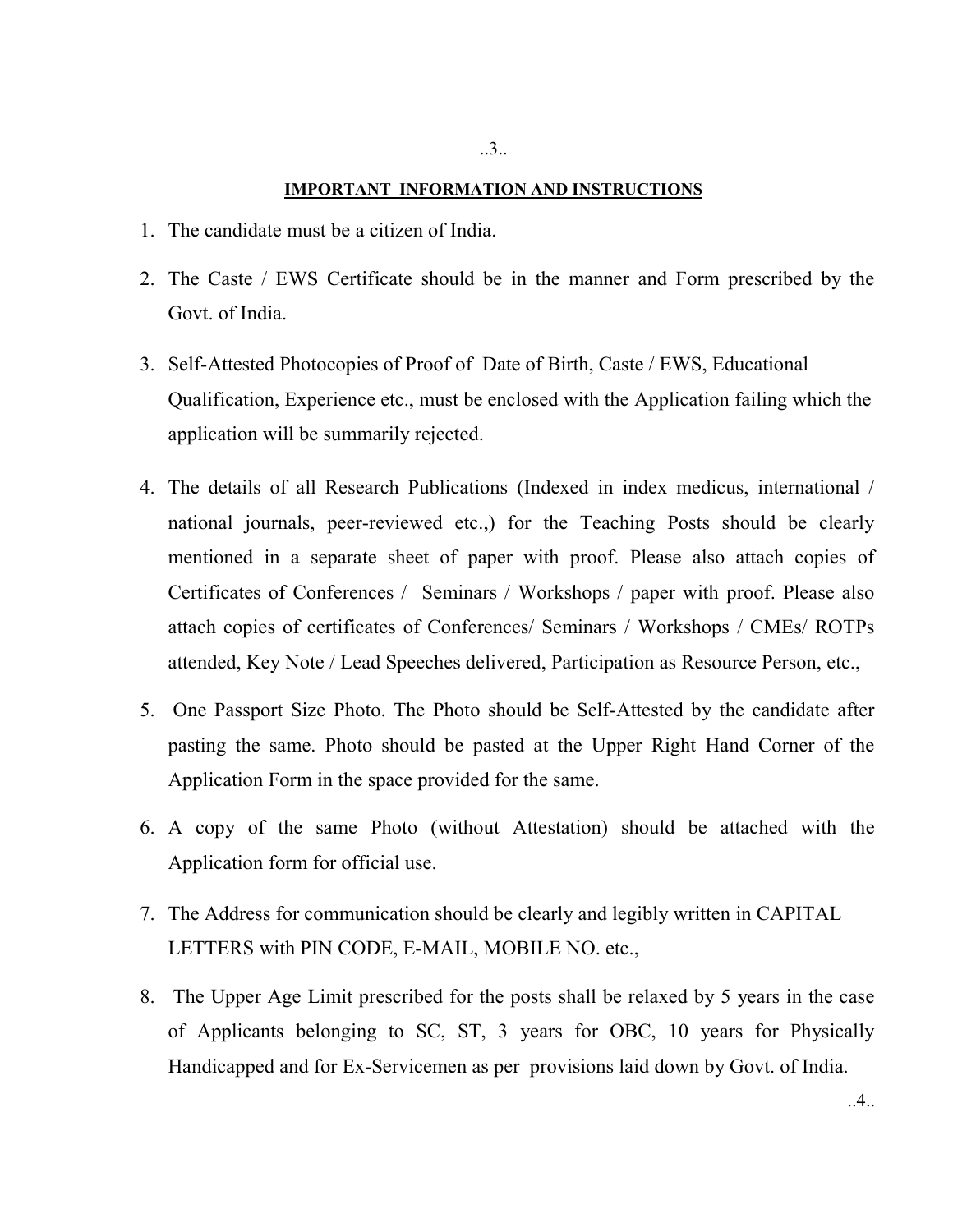- 9. The Pay Scales in NIS carry usual Allowances admissible as per Central Government Rules and applicable to this Institute.
- 10.New Pension Scheme (NPS) of Government of India is applicable in the Institute.
- 11.Applicants already in Govt. Service must send their Applications through proper channel. However an advance copy may be sent which must reach the Institute before the closing date.
- 12.No travelling allowance is admissible to the candidates for attending the test/interview in this regard.
- 13. The cost of application is Rs.750/- for each post. Application format is to be downloaded from our website, https://nischennai.org and the filled in application along with the application fee of Rs.750/- by way of demand draft drawn in favour of "Director, National Institute of Siddha" Payable at Chennai has to be submitted to the ,Director, National Institute of Siddha, Tambaram Sanatorium, Chennai:600 047 within 45 days from the date of Notification in the Employment News. SC / ST candidates are exempted from application fee and they should produce an attested copy of the community certificate from the Competent Authority along with the application form to claim for application fee exemption. Physically disabled candidates are also exempted from paying the application fee and they should produce the proof for the same.
- 14.The filled up application the Demand Draft Fee for the application, Self-attested copies of all relevant Certificates / Documents etc., should be sent by way of ordinary / speed post / courier reach the Director, National Institute of Siddha, Tambaram Sanatorium, Chennai-47.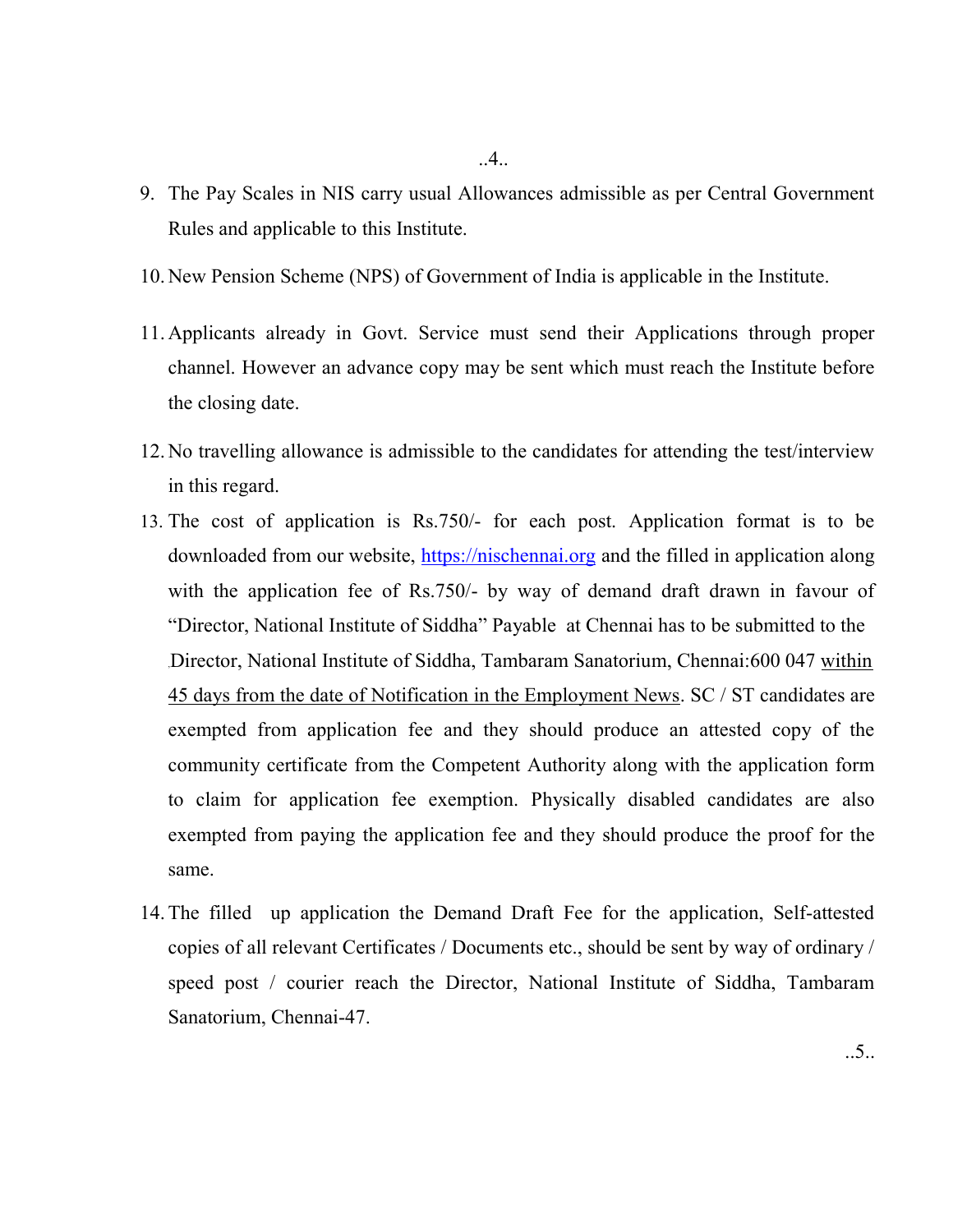- 15.The Institute will not be responsible for any postal or other delays in receipt of any applications. Applications received after the last date and applications incomplete in any respect will be summarily rejected without any intimation.
- 16.Applications will not be accepted by E-mail or Fax. No enquiry will be entertained over Phone, or E-Mail or Fax. Canvassing in any manner will disqualify the candidate.
- 17. The Institute reserves the right to increase or decrease the number of vacancies, to withdraw the vacancy notification for any or all the posts and to reject any or all applications without assigning any reasons thereof, whatsoever.
- 18.The Institute reserves the right to make any criteria for selection, amendment, cancellation or changes pertaining to this Vacancy Notification in whole or part thereof without assigning any reason thereof, whatsoever.
- 19.Any corrigendum, amendment, order etc., regarding this Vacancy Notification will be displayed only in the website of the Institute and will not be published in the print media.
- 20. Applicants are advised to access the Website of the Institute https://nischennai.org frequently for any further information relating to this Vacancy Notification.

Director – NIS.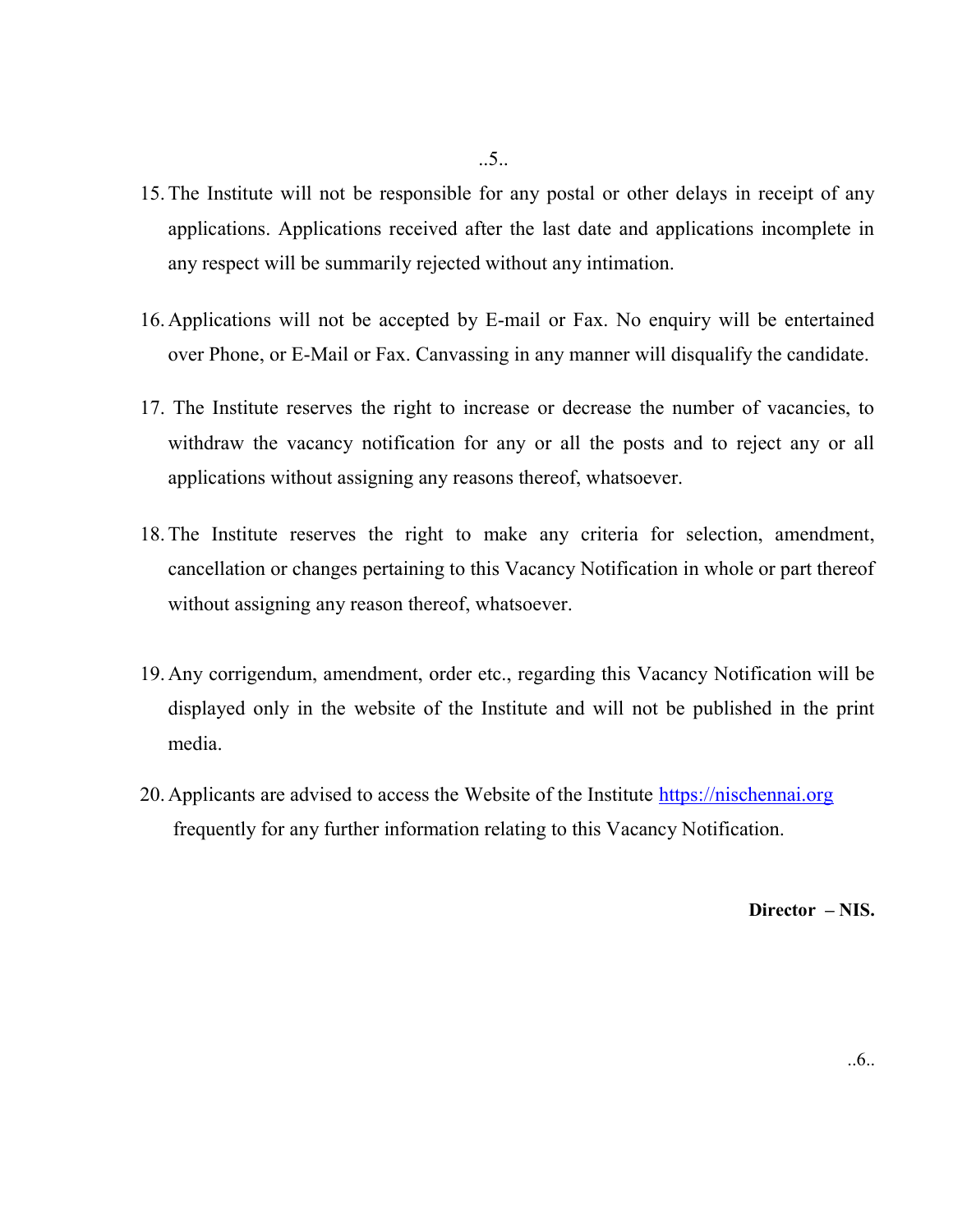## General Instructions:

- 1. The recruitment / appointment of the candidates in the Institute is governed by the NIS Service Rules 2004.
- 2. The candidates appointed on direct recruitment in the Institute shall be governed by the New Pension Scheme which is in force at present.
- 3. The candidate should not exceed the maximum age prescribed against each post. Age relaxation is applicable to various categories as per Government of India orders issued from time to time.
- 4. The upper age limit prescribed for Direct Recruitment shall be relaxable by 05 years in case of women candidates.
- 5. The persons working in the Central / State Govt. / UTs/PSUs/ Statutory or autonomous bodies and applying for the posts should submit their applications only through proper channel.
- 6. SC/ST community certificate should be signed by the appropriate authority of the State Govt. / UT.
- 7. Candidates belonging to OBC category should furnish the OBC certificate in the format prescribed by the Govt. of India.
- 8. The number of vacancies indicated is provisional and may vary at the discretion of the Competent Authority.
- 9. Mere fulfilling the minimum prescribed qualification and experience will not vest any right to candidate for being called for interview.
- 10. The Institute reserves the right to cancel or modify this notification without assigning any reason.
- 11. The Institute reserves the right to shortlist candidates depending upon the no. of vacancies and application received etc., and also to decide the modalities for recruitment whether through interview or written test or both and the venue / schedule thereof.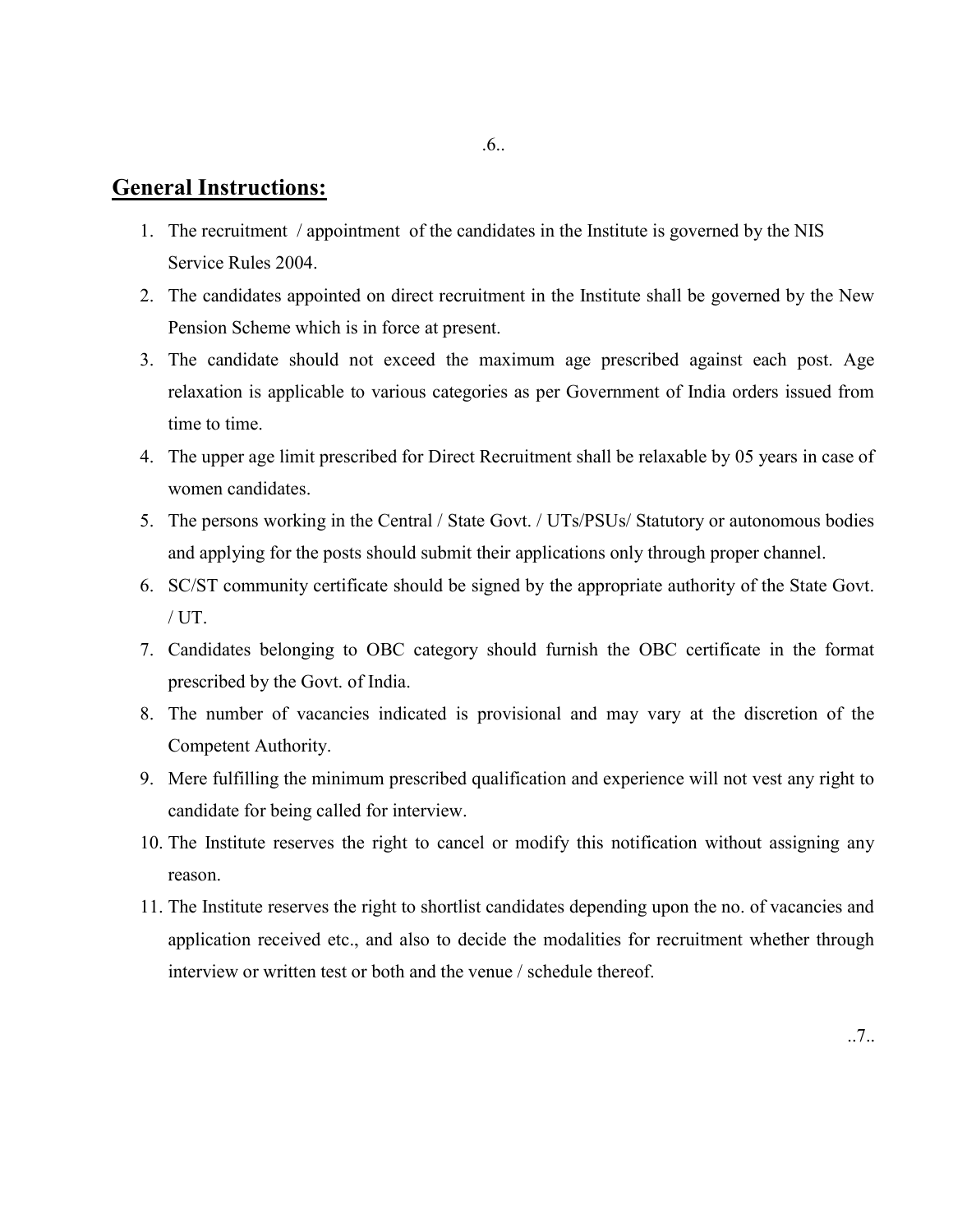- 12. The marks obtained by the Candidates in the Written Test and Interview, as applicable will be taken into account for determining the merit of the Candidates.
- 13. The Institute reserves the right to consider / call for interview such of those candidates, who in its opinion, are found to be eligible. No correspondence in this regard will be entertained from the candidates.
- 14. The persons working in the Central / State Govt. / Quasi Govt./ UTs / PSUs / Statutory or autonomous bodies and applying for Direct Recruitment post should submit their application through proper channel along with up-to-date duly certified APARs of the last five years along with disciplinary / vigilance clearance certificates. They should also submit a certificate from the employer to the effect that the particulars furnished by the officer are correct as per the record held in the office and no case is pending or contemplated against him/her in the proforma enclosed in the application form, failing which the application is liable to be rejected.
- 15. No travelling allowance is admissible to the candidates to attend for test/interview.
- 16. The cost of application is Rs.750/- for each post. Application format is to be downloaded from our website, https://nischennai.org and the filled in application along with the application fee of Rs.750/- by way of demand draft drawn in favour of "Director, National Institute of Siddha" Payable at Chennai has to be submitted to the Director, National Institute of Siddha, Tambaram Sanatorium, Chennai:600 047 within 45 days from the date of Notification in the Employment News. SC / ST candidates are exempted from application fee and they should produce an attested copy of the community certificate from the competent authority along with the application form to claim for application fee exemption. Physically disabled is also exempted from application fee and they should produce proof for the same.
- 17. The filled in application, complete in all respects should be submitted to the Director, National Institute of Siddha, Tambaram Sanatorium, Chennai:600 047 with attested photocopies of the certificates in support of age proof, educational qualification and experience etc.

..7..